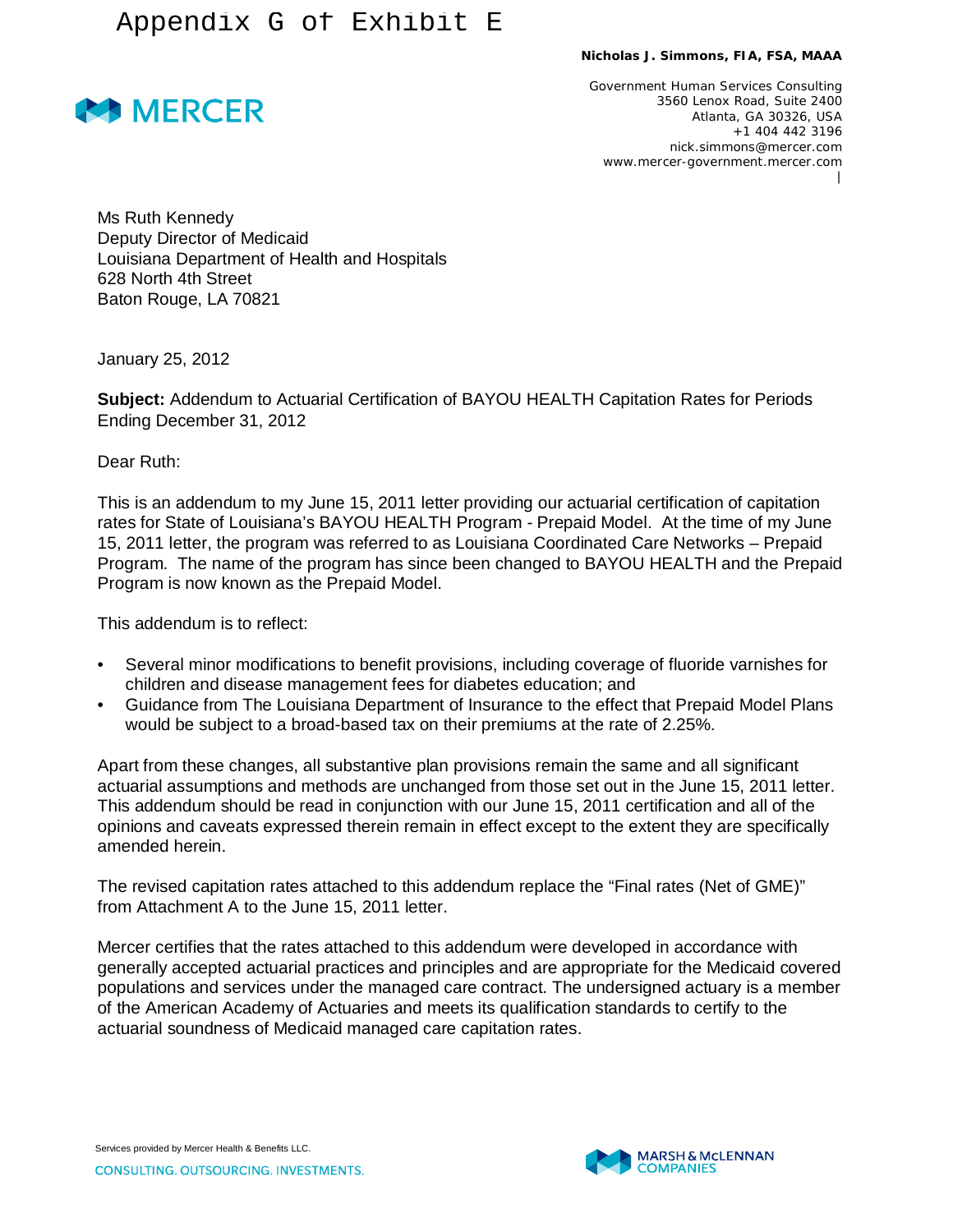

Page 2 January 25, 2012 Ms Ruth Kennedy Louisiana Department of Health and Hospitals

Rates and ranges developed by Mercer are actuarial projections of future contingent events. Actual CCN costs will differ from these projections. Mercer has developed these rates on behalf of DHH to demonstrate compliance with the CMS requirements under 42 CFR 438.6(c) and in accordance with applicable law and regulations. Use of these rate ranges for any purpose beyond that stated may not be appropriate.

Sincerely,

Inder 8

Nicholas J. Simmons, FIA, FSA, MAAA

c:\documents and settings\angie-sutton\my documents\rate certification addendum 01-25-2012.doc

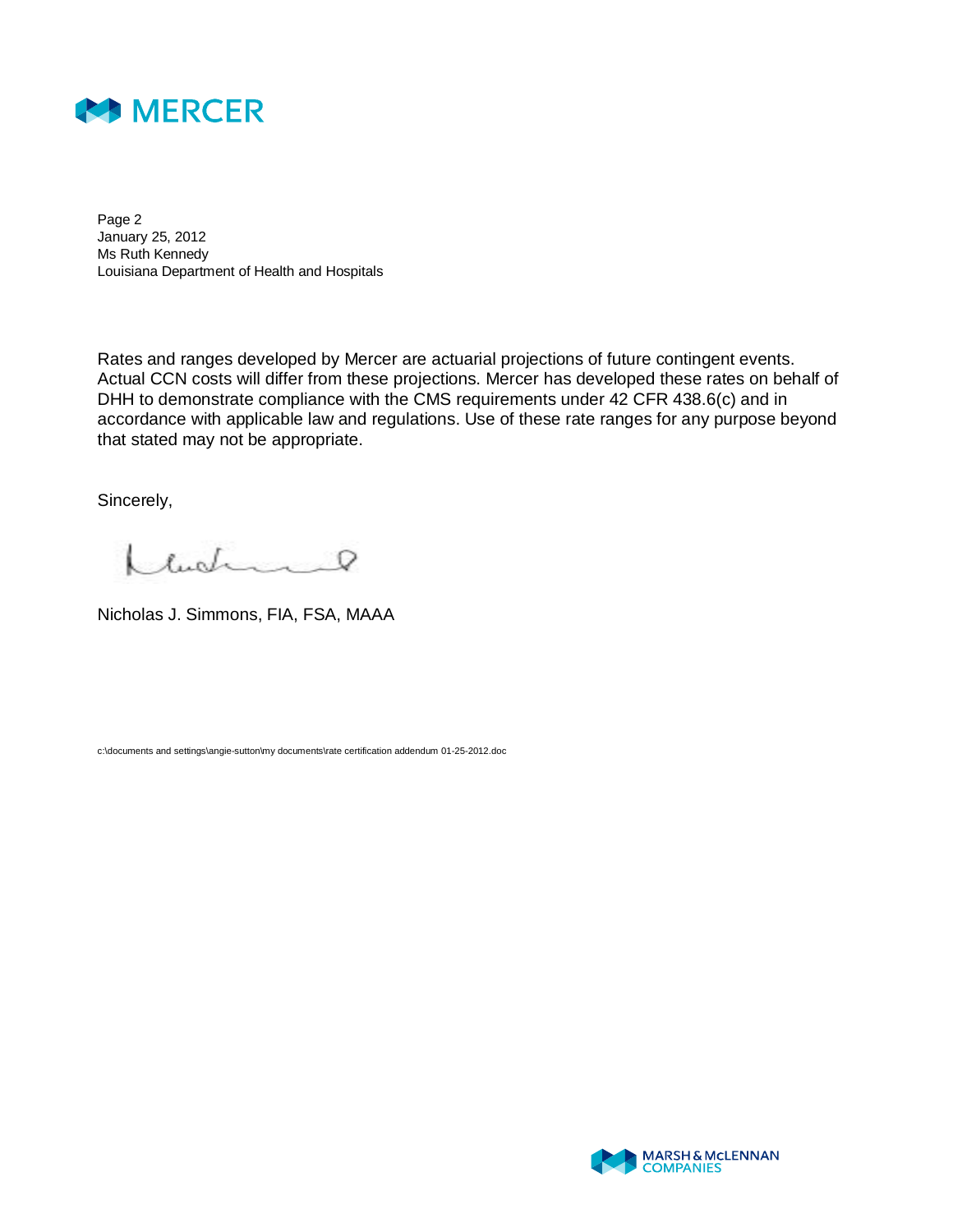

# **Attachment A – Rate Summary**

|                                     |                                   |                                     | 2/1/2012-12/31/2012                    |
|-------------------------------------|-----------------------------------|-------------------------------------|----------------------------------------|
|                                     |                                   |                                     | <b>Prepaid Final Rates</b>             |
|                                     |                                   |                                     | w/ Tax (Net of GME)                    |
| <b>Region</b><br><b>Description</b> | <b>COA Description</b>            | <b>RC Description</b>               | <b>PMPM</b> or<br><b>Cost/Delivery</b> |
| New Orleans                         | SSI                               | 0-2 Months, Male and Female         | \$<br>13,638.40                        |
| New Orleans                         | SSI                               | 3-11 Months, Male and Female        | $\overline{\$}$<br>2,948.60            |
| <b>New Orleans</b>                  | SSI                               | 1-5 Years, Male and Female          | \$<br>547.33                           |
| <b>New Orleans</b>                  | $\overline{\text{SSI}}$           | 6-13 Years, Male and Female         | $\overline{\$}$<br>162.62              |
| <b>New Orleans</b>                  | SSI                               | 14-18 Years, Male and Female        | \$<br>167.29                           |
| New Orleans                         | $\overline{\text{SSI}}$           | 19-44 Years, Male and Female        | \$<br>400.73                           |
| New Orleans                         | SSI                               | 45+ Years, Male and Female          | \$<br>635.23                           |
| New Orleans                         | Family and Children               | 0-2 Months, Male and Female         | \$<br>948.53                           |
| New Orleans                         | Family and Children               | 3-11 Months, Male and Female        | $\overline{\$}$<br>165.12              |
| <b>New Orleans</b>                  | Family and Children               | 1-5 Years, Male and Female          | \$<br>71.51                            |
| <b>New Orleans</b>                  | Family and Children               | 6-13 Years, Male and Female         | $\overline{\$}$<br>45.07               |
| <b>New Orleans</b>                  | Family and Children               | 14-18 Years, Female                 | $\overline{\$}$<br>72.16               |
| New Orleans                         | Family and Children               | 14-18 Years, Male                   | \$<br>52.84                            |
| New Orleans                         | <b>Family and Children</b>        | 19-44 Years, Female                 | $\overline{\$}$<br>153.80              |
| <b>New Orleans</b>                  | Family and Children               | 19-44 Years, Male                   | \$<br>175.89                           |
| New Orleans                         | Family and Children               | 45+ Years, Female                   | $\overline{\$}$<br>270.93              |
| New Orleans                         | Family and Children               | 45+ Years, Male                     | \$<br>305.01                           |
| New Orleans                         | Foster Care Children              | Foster Care, All Ages Male & Female | \$<br>112.82                           |
| New Orleans                         | <b>Breast and Cervical Cancer</b> | BCC, All Ages Female                | \$<br>1,691.42                         |
| New Orleans                         | <b>Maternity Kickpayment</b>      | Maternity Kickpayment, All Ages     | $\overline{\$}$<br>6,488.02            |
| Mandeville                          | SSI                               | 0-2 Months, Male and Female         | $\overline{\$}$<br>13,638.40           |
| Mandeville                          | $\overline{\text{SSI}}$           | 3-11 Months, Male and Female        | \$<br>2,948.60                         |
| Mandeville                          | $\overline{\text{SSI}}$           | 1-5 Years, Male and Female          | \$<br>547.33                           |
| Mandeville                          | $\overline{\text{SSI}}$           | 6-13 Years, Male and Female         | \$<br>162.62                           |
| Mandeville                          | SSI                               | 14-18 Years, Male and Female        | \$<br>167.29                           |
| Mandeville                          | $\overline{\text{SSI}}$           | 19-44 Years, Male and Female        | $\overline{\$}$<br>392.19              |
| Mandeville                          | SSI                               | 45+ Years, Male and Female          | \$<br>654.94                           |
| Mandeville                          | Family and Children               | 0-2 Months, Male and Female         | \$<br>940.86                           |
| Mandeville                          | Family and Children               | 3-11 Months, Male and Female        | $\overline{\$}$<br>189.69              |
| Mandeville                          | <b>Family and Children</b>        | 1-5 Years, Male and Female          | \$<br>89.17                            |
| Mandeville                          | Family and Children               | 6-13 Years, Male and Female         | \$<br>61.62                            |
| Mandeville                          | <b>Family and Children</b>        | 14-18 Years, Female                 | \$<br>96.64                            |
| Mandeville                          | Family and Children               | 14-18 Years, Male                   | \$<br>68.47                            |
| Mandeville                          | Family and Children               | 19-44 Years, Female                 | $\overline{\$}$<br>197.80              |
| Mandeville                          | Family and Children               | 19-44 Years, Male                   | \$<br>175.89                           |
| Mandeville                          | Family and Children               | 45+ Years, Female                   | $\overline{\$}$<br>270.93              |
| Mandeville                          | Family and Children               | 45+ Years, Male                     | \$<br>305.01                           |
| Mandeville                          | <b>Foster Care Children</b>       | Foster Care, All Ages Male & Female | \$<br>112.82                           |
| Mandeville                          | <b>Breast and Cervical Cancer</b> | <b>BCC, All Ages Female</b>         | \$<br>1,691.42                         |
| Mandeville                          | <b>Maternity Kickpayment</b>      | Maternity Kickpayment, All Ages     | $\overline{\$}$<br>4,929.48            |

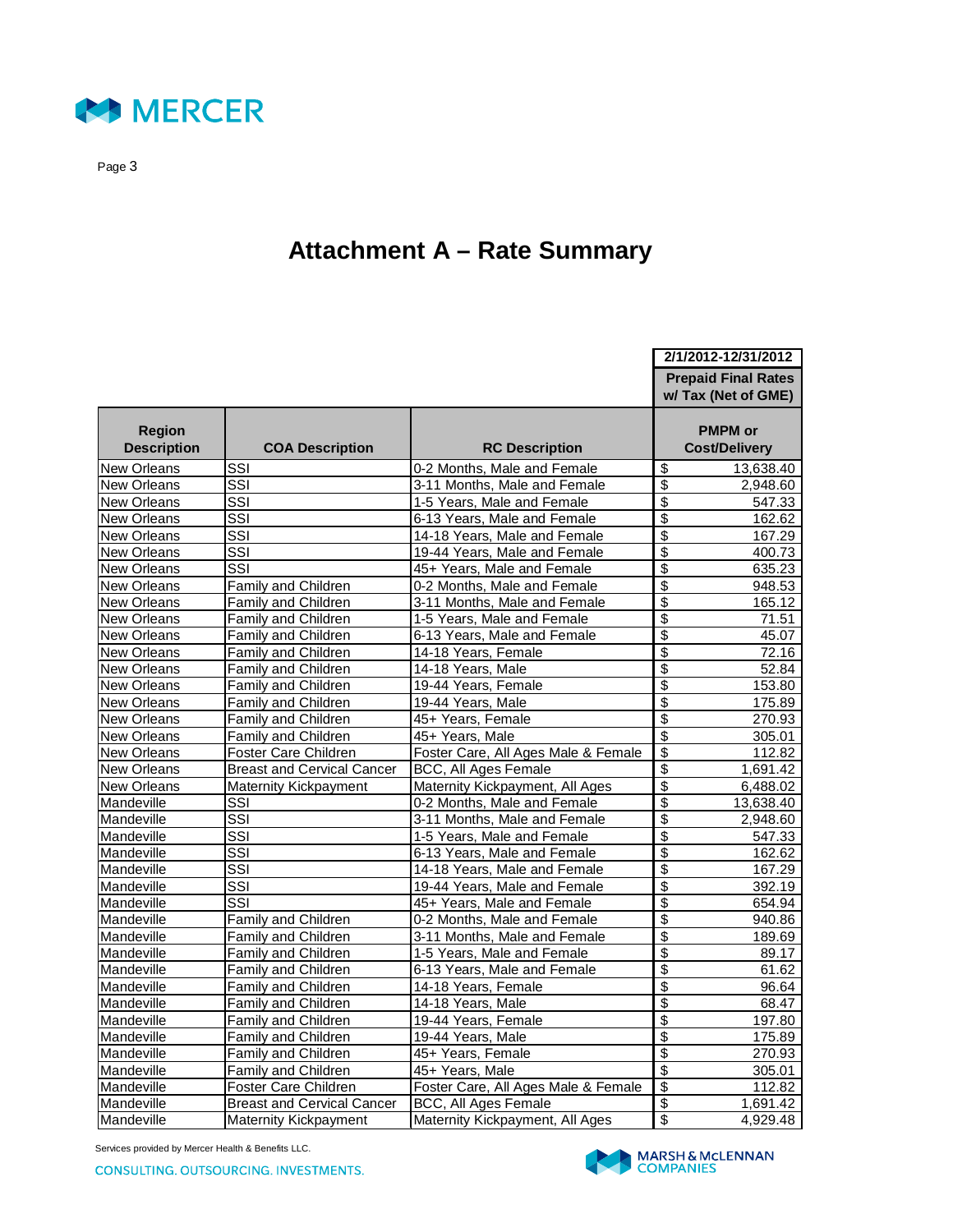

# **Attachment A – Rate Summary**

|                                     |                                   |                                     | 4/1/2012-12/31/2012                               |
|-------------------------------------|-----------------------------------|-------------------------------------|---------------------------------------------------|
|                                     |                                   |                                     | <b>Prepaid Final Rates</b><br>w/ Tax (Net of GME) |
| <b>Region</b><br><b>Description</b> | <b>COA Description</b>            | <b>RC Description</b>               | <b>PMPM</b> or<br><b>Cost/Delivery</b>            |
| <b>Baton Rouge</b>                  | SSI                               | 0-2 Months, Male and Female         | $\overline{\mathcal{G}}$<br>13,665.14             |
| <b>Baton Rouge</b>                  | $\overline{\text{SSI}}$           | 3-11 Months, Male and Female        | $\overline{\$}$<br>2,955.87                       |
| <b>Baton Rouge</b>                  | SSI                               | 1-5 Years, Male and Female          | $\overline{\$}$<br>549.28                         |
| <b>Baton Rouge</b>                  | SSI                               | 6-13 Years, Male and Female         | $\overline{\$}$<br>163.26                         |
| <b>Baton Rouge</b>                  | SSI                               | 14-18 Years, Male and Female        | \$<br>167.97                                      |
| <b>Baton Rouge</b>                  | SSI                               | 19-44 Years, Male and Female        | \$<br>437.08                                      |
| <b>Baton Rouge</b>                  | SSI                               | 45+ Years, Male and Female          | $\overline{\$}$<br>621.71                         |
| <b>Baton Rouge</b>                  | Family and Children               | 0-2 Months, Male and Female         | $\overline{\mathcal{S}}$<br>1,056.88              |
| <b>Baton Rouge</b>                  | Family and Children               | 3-11 Months, Male and Female        | \$<br>182.38                                      |
| <b>Baton Rouge</b>                  | Family and Children               | 1-5 Years, Male and Female          | $\overline{\mathfrak{s}}$<br>71.74                |
| <b>Baton Rouge</b>                  | Family and Children               | 6-13 Years, Male and Female         | \$<br>45.43                                       |
| <b>Baton Rouge</b>                  | Family and Children               | 14-18 Years, Female                 | $\overline{\$}$<br>76.85                          |
| <b>Baton Rouge</b>                  | Family and Children               | 14-18 Years, Male                   | \$<br>53.84                                       |
| <b>Baton Rouge</b>                  | Family and Children               | 19-44 Years, Female                 | \$<br>161.15                                      |
| <b>Baton Rouge</b>                  | Family and Children               | 19-44 Years, Male                   | $\overline{\$}$<br>176.60                         |
| <b>Baton Rouge</b>                  | Family and Children               | 45+ Years, Female                   | $\overline{\$}$<br>271.98                         |
| <b>Baton Rouge</b>                  | Family and Children               | 45+ Years, Male                     | $\overline{\$}$<br>306.12                         |
| <b>Baton Rouge</b>                  | Foster Care Children              | Foster Care, All Ages Male & Female | $\overline{\$}$<br>113.28                         |
| <b>Baton Rouge</b>                  | <b>Breast and Cervical Cancer</b> | BCC, All Ages Female                | \$<br>1,703.05                                    |
| <b>Baton Rouge</b>                  | <b>Maternity Kickpayment</b>      | Maternity Kickpayment, All Ages     | \$<br>5,152.56                                    |
| Thibodaux                           | SSI                               | 0-2 Months, Male and Female         | $\overline{\mathbb{S}}$<br>13,665.14              |
| Thibodaux                           | $\overline{\text{SSI}}$           | 3-11 Months, Male and Female        | \$<br>2,955.87                                    |
| Thibodaux                           | SSI                               | 1-5 Years, Male and Female          | \$<br>549.28                                      |
| Thibodaux                           | $\overline{\text{SSI}}$           | 6-13 Years, Male and Female         | $\overline{\$}$<br>163.26                         |
| Thibodaux                           | $\overline{\text{SSI}}$           | 14-18 Years, Male and Female        | $\overline{\$}$<br>167.97                         |
| Thibodaux                           | SSI                               | 19-44 Years, Male and Female        | \$<br>337.15                                      |
| Thibodaux                           | $\overline{\text{SSI}}$           | 45+ Years, Male and Female          | \$<br>610.33                                      |
| Thibodaux                           | Family and Children               | 0-2 Months, Male and Female         | \$<br>884.49                                      |
| Thibodaux                           | Family and Children               | 3-11 Months, Male and Female        | \$<br>186.10                                      |
| Thibodaux                           | Family and Children               | 1-5 Years, Male and Female          | $\overline{\mathcal{E}}$<br>86.97                 |
| Thibodaux                           | Family and Children               | 6-13 Years, Male and Female         | $\overline{\$}$<br>58.32                          |
| Thibodaux                           | Family and Children               | 14-18 Years, Female                 | $\overline{\mathcal{L}}$<br>105.69                |
| Thibodaux                           | Family and Children               | 14-18 Years, Male                   | \$<br>70.08                                       |
| Thibodaux                           | Family and Children               | 19-44 Years, Female                 | $\overline{\$}$<br>202.30                         |
| Thibodaux                           | Family and Children               | 19-44 Years, Male                   | \$<br>176.60                                      |
| Thibodaux                           | Family and Children               | 45+ Years, Female                   | $\overline{\mathcal{L}}$<br>271.98                |
| Thibodaux                           | Family and Children               | 45+ Years, Male                     | $\overline{\mathcal{S}}$<br>306.12                |
| Thibodaux                           | Foster Care Children              | Foster Care, All Ages Male & Female | $\overline{\$}$<br>113.28                         |
| Thibodaux                           | <b>Breast and Cervical Cancer</b> | BCC, All Ages Female                | $\overline{\$}$<br>1,703.05                       |
| Thibodaux                           | <b>Maternity Kickpayment</b>      | Maternity Kickpayment, All Ages     | $\overline{\boldsymbol{\mathsf{s}}}$<br>5,046.32  |

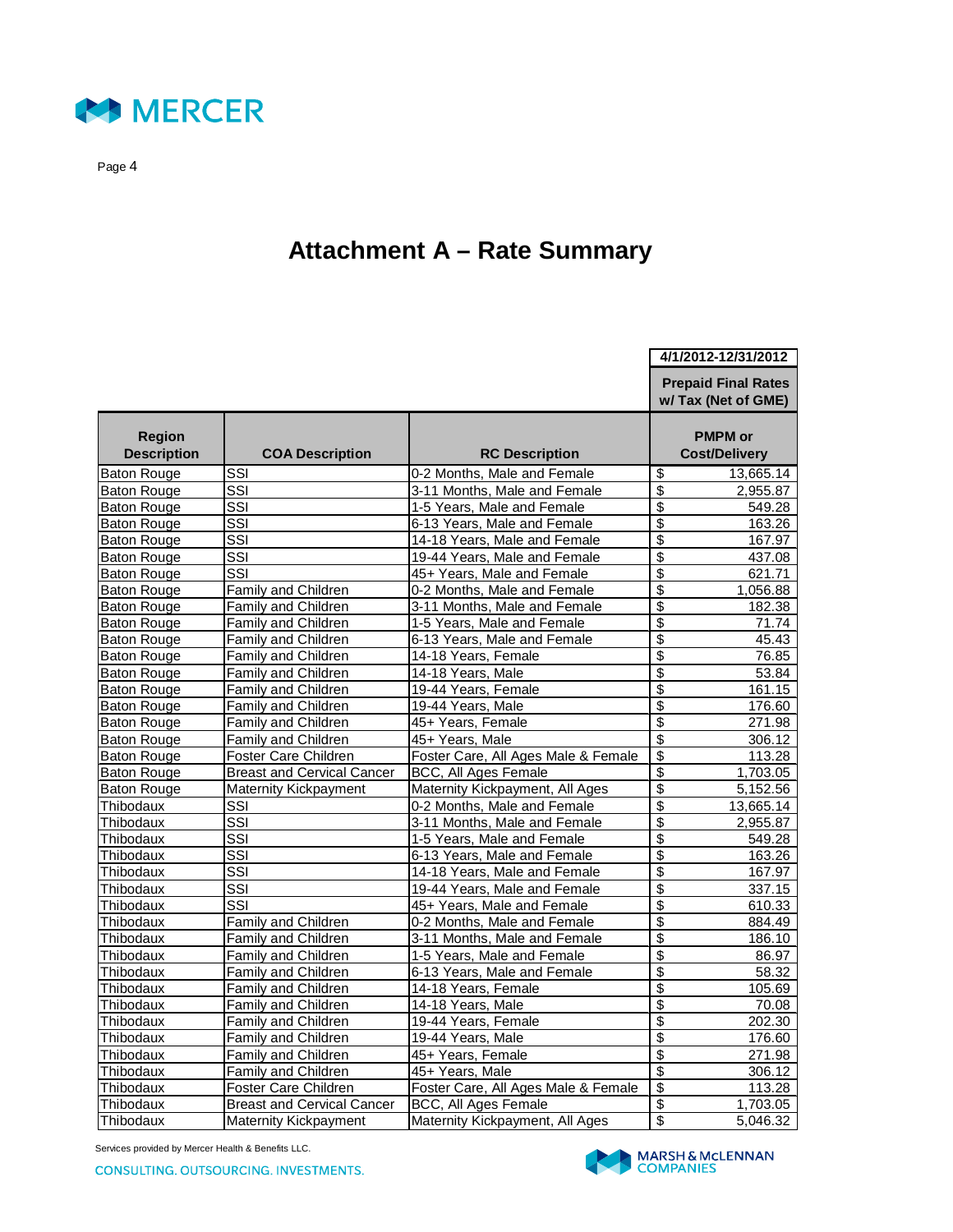

# **Attachment A – Rate Summary**

|                                     |                                   |                                     | 4/1/2012-12/31/2012                               |
|-------------------------------------|-----------------------------------|-------------------------------------|---------------------------------------------------|
|                                     |                                   |                                     |                                                   |
|                                     |                                   |                                     | <b>Prepaid Final Rates</b><br>w/ Tax (Net of GME) |
| <b>Region</b><br><b>Description</b> | <b>COA Description</b>            | <b>RC Description</b>               | <b>PMPM</b> or<br><b>Cost/Delivery</b>            |
| LaFayette                           | SSI                               | 0-2 Months, Male and Female         | \$<br>13,665.14                                   |
| LaFayette                           | $\overline{\text{SSI}}$           | 3-11 Months, Male and Female        | $\overline{\$}$<br>2.955.87                       |
| LaFayette                           | SSI                               | 1-5 Years, Male and Female          | \$<br>549.28                                      |
| LaFayette                           | SSI                               | 6-13 Years, Male and Female         | $\overline{\mathbf{S}}$<br>163.26                 |
| LaFayette                           | SSI                               | 14-18 Years, Male and Female        | $\overline{\$}$<br>167.97                         |
| LaFayette                           | SSI                               | 19-44 Years, Male and Female        | $\overline{\boldsymbol{\theta}}$<br>370.35        |
| LaFayette                           | SSI                               | 45+ Years, Male and Female          | $\overline{\boldsymbol{\theta}}$<br>557.47        |
| LaFayette                           | Family and Children               | 0-2 Months, Male and Female         | $\overline{\$}$<br>1.000.20                       |
| LaFayette                           | Family and Children               | 3-11 Months, Male and Female        | \$<br>195.71                                      |
| LaFayette                           | <b>Family and Children</b>        | 1-5 Years, Male and Female          | $\overline{\boldsymbol{\theta}}$<br>80.27         |
| LaFayette                           | <b>Family and Children</b>        | 6-13 Years, Male and Female         | \$<br>52.88                                       |
| LaFayette                           | Family and Children               | 14-18 Years, Female                 | \$<br>85.72                                       |
| LaFayette                           | <b>Family and Children</b>        | 14-18 Years, Male                   | $\overline{\$}$<br>58.93                          |
| LaFayette                           | Family and Children               | 19-44 Years, Female                 | \$<br>172.45                                      |
| LaFayette                           | Family and Children               | 19-44 Years, Male                   | $\overline{\mathcal{L}}$<br>176.60                |
| LaFayette                           | Family and Children               | 45+ Years, Female                   | $\overline{\$}$<br>271.98                         |
| LaFayette                           | Family and Children               | 45+ Years, Male                     | \$<br>306.12                                      |
| LaFayette                           | Foster Care Children              | Foster Care, All Ages Male & Female | $\overline{\$}$<br>113.28                         |
| LaFayette                           | <b>Breast and Cervical Cancer</b> | BCC, All Ages Female                | $\overline{\$}$<br>1,703.05                       |
| LaFayette                           | <b>Maternity Kickpayment</b>      | Maternity Kickpayment, All Ages     | \$<br>4,495.11                                    |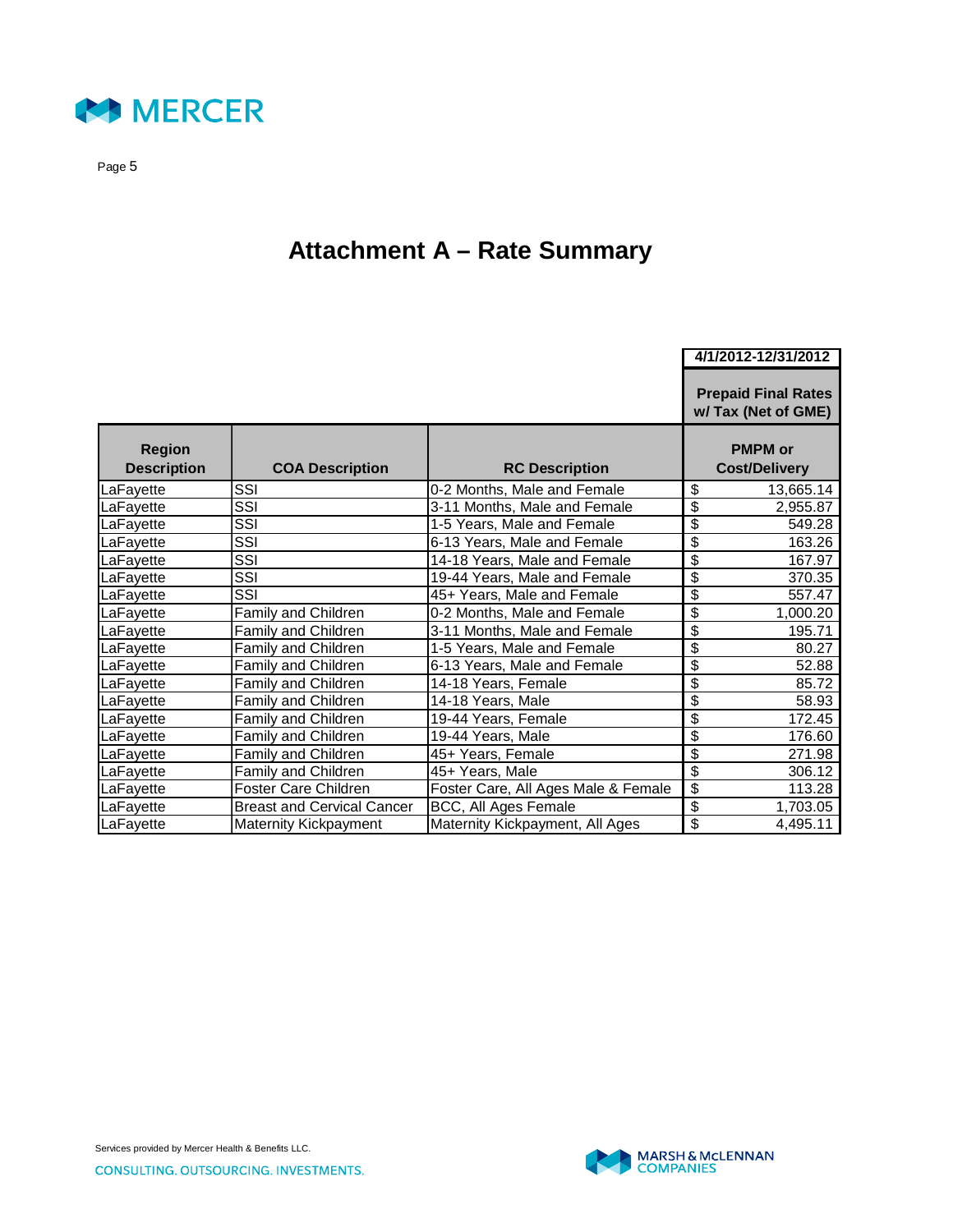

# **Attachment A – Rate Summary**

|                                     |                                   |                                     |                           | 6/1/2012-12/31/2012                               |
|-------------------------------------|-----------------------------------|-------------------------------------|---------------------------|---------------------------------------------------|
|                                     |                                   |                                     |                           | <b>Prepaid Final Rates</b><br>w/ Tax (Net of GME) |
| <b>Region</b><br><b>Description</b> | <b>COA Description</b>            | <b>RC Description</b>               |                           | <b>PMPM</b> or<br><b>Cost/Delivery</b>            |
| Lake Charles                        | SSI                               | 0-2 Months, Male and Female         | $\overline{\$}$           | 13,691.96                                         |
| Lake Charles                        | $\overline{\text{SSI}}$           | 3-11 Months, Male and Female        | $\overline{\$}$           | $\overline{2,}963.18$                             |
| Lake Charles                        | SSI                               | 1-5 Years. Male and Female          | $\overline{\$}$           | 551.23                                            |
| Lake Charles                        | $\overline{\text{SSI}}$           | 6-13 Years, Male and Female         | $\overline{\$}$           | 163.90                                            |
| Lake Charles                        | $\overline{\text{SSI}}$           | 14-18 Years, Male and Female        | $\overline{\$}$           | 168.66                                            |
| Lake Charles                        | SSI                               | 19-44 Years, Male and Female        | $\overline{\$}$           | 360.26                                            |
| Lake Charles                        | SSI                               | 45+ Years, Male and Female          | $\overline{\$}$           | 610.79                                            |
| Lake Charles                        | <b>Family and Children</b>        | 0-2 Months, Male and Female         | $\overline{\mathbf{S}}$   | 890.76                                            |
| Lake Charles                        | Family and Children               | 3-11 Months, Male and Female        | $\overline{\$}$           | 199.51                                            |
| Lake Charles                        | Family and Children               | 1-5 Years, Male and Female          | $\overline{\mathcal{S}}$  | 87.58                                             |
| Lake Charles                        | <b>Family and Children</b>        | 6-13 Years, Male and Female         | $\overline{\$}$           | 60.41                                             |
| Lake Charles                        | Family and Children               | 14-18 Years, Female                 | $\overline{\$}$           | 97.77                                             |
| Lake Charles                        | <b>Family and Children</b>        | 14-18 Years, Male                   | $\overline{\$}$           | 65.76                                             |
| Lake Charles                        | Family and Children               | 19-44 Years, Female                 | $\overline{\$}$           | 204.32                                            |
| Lake Charles                        | Family and Children               | 19-44 Years, Male                   | \$                        | 177.30                                            |
| Lake Charles                        | Family and Children               | 45+ Years, Female                   | \$                        | 273.05                                            |
| Lake Charles                        | Family and Children               | 45+ Years, Male                     | $\overline{\$}$           | 307.25                                            |
| Lake Charles                        | <b>Foster Care Children</b>       | Foster Care, All Ages Male & Female | $\overline{\mathcal{L}}$  | 113.75                                            |
| Lake Charles                        | <b>Breast and Cervical Cancer</b> | BCC, All Ages Female                | $\overline{\mathfrak{s}}$ | 1,714.78                                          |
| Lake Charles                        | Maternity Kickpayment             | Maternity Kickpayment, All Ages     | $\overline{\$}$           | 4,650.71                                          |
| Alexandria                          | SSI                               | 0-2 Months, Male and Female         | $\overline{\$}$           | 13,691.96                                         |
| Alexandria                          | SSI                               | 3-11 Months, Male and Female        | $\overline{\$}$           | 2,963.18                                          |
| Alexandria                          | SSI                               | 1-5 Years, Male and Female          | \$                        | 551.23                                            |
| Alexandria                          | $\overline{\text{SSI}}$           | 6-13 Years, Male and Female         | $\overline{\$}$           | 163.90                                            |
| Alexandria                          | $\overline{\text{SSI}}$           | 14-18 Years, Male and Female        | \$                        | 168.66                                            |
| Alexandria                          | $\overline{\text{SSI}}$           | 19-44 Years, Male and Female        | $\overline{\$}$           | 321.10                                            |
| Alexandria                          | SSI                               | 45+ Years, Male and Female          | \$                        | 581.69                                            |
| Alexandria                          | Family and Children               | 0-2 Months, Male and Female         | $\overline{\$}$           | 1,263.18                                          |
| Alexandria                          | <b>Family and Children</b>        | 3-11 Months, Male and Female        | $\overline{\$}$           | 208.42                                            |
| Alexandria                          | Family and Children               | 1-5 Years, Male and Female          | $\overline{\$}$           | 98.15                                             |
| Alexandria                          | Family and Children               | 6-13 Years, Male and Female         | \$                        | 61.99                                             |
| Alexandria                          | Family and Children               | 14-18 Years, Female                 | $\overline{\$}$           | $\overline{101.95}$                               |
| Alexandria                          | Family and Children               | 14-18 Years, Male                   | $\overline{\$}$           | 69.29                                             |
| Alexandria                          | Family and Children               | 19-44 Years, Female                 | $\overline{\$}$           | 192.78                                            |
| Alexandria                          | <b>Family and Children</b>        | 19-44 Years, Male                   | \$                        | 177.30                                            |
| Alexandria                          | Family and Children               | 45+ Years, Female                   | $\overline{\$}$           | 273.05                                            |
| Alexandria                          | Family and Children               | 45+ Years, Male                     | \$                        | 307.25                                            |
| Alexandria                          | Foster Care Children              | Foster Care, All Ages Male & Female | $\overline{\mathbf{S}}$   | 113.75                                            |
| Alexandria                          | <b>Breast and Cervical Cancer</b> | BCC, All Ages Female                | $\overline{\$}$           | $\overline{1,714.78}$                             |
| Alexandria                          | Maternity Kickpayment             | Maternity Kickpayment, All Ages     | $\overline{\mathbf{s}}$   | 4,758.21                                          |